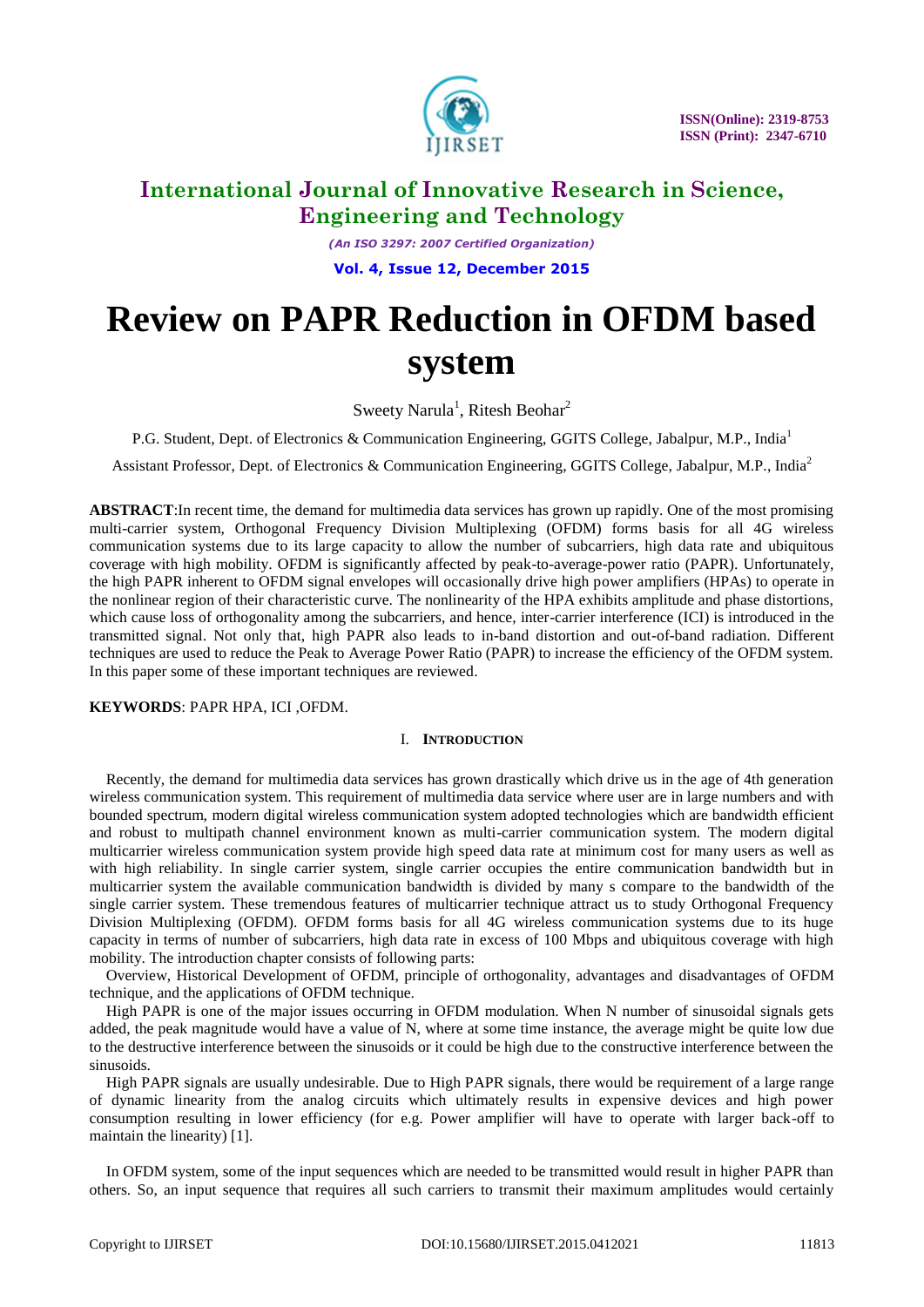

*(An ISO 3297: 2007 Certified Organization)*

### **Vol. 4, Issue 12, December 2015**

result in a high output PAPR. Thus by restricting the possible input sequences to a smallest set of values, there might be possibility to obtain output signals with a guaranteed low output PAPR.

#### **II. RELATED WORK**

The main issue of the OFDM system is high PAPR of transmitted signal in transmitter side which degrades the performance of the system when a non-linear HPA is used. So, it is necessary to use an appropriate PAPR reduction technique at the transmitter side. In this chapter, the detailed analysis of PAPR, its impact and definition, parameter to analysis PAPR and different methods of PAPR reduction are included. Simulation results are discussed and analysed.

Many PAPR reduction techniques are proposed in the literature [2] [3] to reduce the PAPR of the OFDM signal. The PAPR reduction schemes are majorly divided into two categories

- a) Distortion based Techniques
- b) Non-distortion Techniques

The schemes that introduce spectral re-growth belong to distortion based category. These techniques are the most straightforward PAPR reduction methods. The clipping [2] is one of the simplest distortion based technique to reduce the PAPR of OFDM signal. It reduces the peak of the OFDM signal by clipping the signal to the desired level but it introduces both in-band distortion and out-of-band radiation. To limit out-of-band radiation and PAPR, Jean Armstrong proposed iterative clipping and filtering scheme [4].

Companding is another popular distortion based scheme for PAPR reduction in OFDM system. In [5], Wang et al. proposed a scheme based on μ-law companding to reduce the PAPR of OFDM signal. In μ-law companding scheme the peak value of the OFDM signal before and after companding remains same, which keeps peak power of the OFDM signal unchanged but the average power of the OFDM signal after companding increases and therefore the PAPR of the OFDM signal gets decreased. But due to increase in the average power of the OFDM signal the error performance of μlaw companding scheme degrades.

Jiang et al. proposed exponential companding (EC) function [6] to transform Rayleigh distributed magnitude of OFDM signal to a uniformly distributed OFDM signal using an exponential function and this scheme is known as "Exponential Companding" scheme. Exponential companding scheme can effectively reduce the PAPR of the OFDM signal but its BER performance also degrades with PAPR reduction. Huang et al. proposed four companding transformation functions [7] to reduce the PAPR of the OFDM signal, which includes: linear symmetrical transform (LST), linear non symmetrical transform (LNST), non-linear symmetrical transform (NLST) and non-linear nonsymmetrical transform (NLNST). It has been shown that LNST performs the best among four companding function [7]. In LNST an inflexion point is introduced to treat large and small signals on different scale to achieve better BER and PAPR performance. Linear companding transform (LCT) [8] has been proposed by Aburakhia et al. to reduce the PAPR of the OFDM signal. LCT also treats large and small signals on different scale but has two inflexion points to achieve more flexibility in designing the companding function. The abrupt change in the transformed signal at inflexion point degrades the power spectral density (PSD).

Trapezoidal companding (TC) [9] proposed by Hou et al. is an efficient method to reduce the PAPR of OFDM signal with low BER. TC [10] transforms the Rayleigh distributed magnitude of original OFDM signal to a trapezoidal distribution and called "Trapezoidal Companding". Trapezoidal companding utilizes a piecewise function defined in three intervals of OFDM signal magnitude. Jeng et al. proposed [11] trapezium distribution based companding (TDBC) to transform the Rayleigh distribution of original OFDM signal to biased linear distribution called "Trapezium distribution".

All the companding schemes [5] [11] distort the shape of the original OFDM signal and PAPR reduction capability is achieved at the cost of BER performance degradation.

Non-distortion PAPR reduction schemes do not distort the shape of the OFDM signal and therefore no spectral regrowth takes place. Coding technique [2] is one of the simplest non-distortion PAPR reduction schemes, which can be applied for reducing the PAPR of OFDM signal. But these type of schemes result in significant loss of data rate in OFDM system.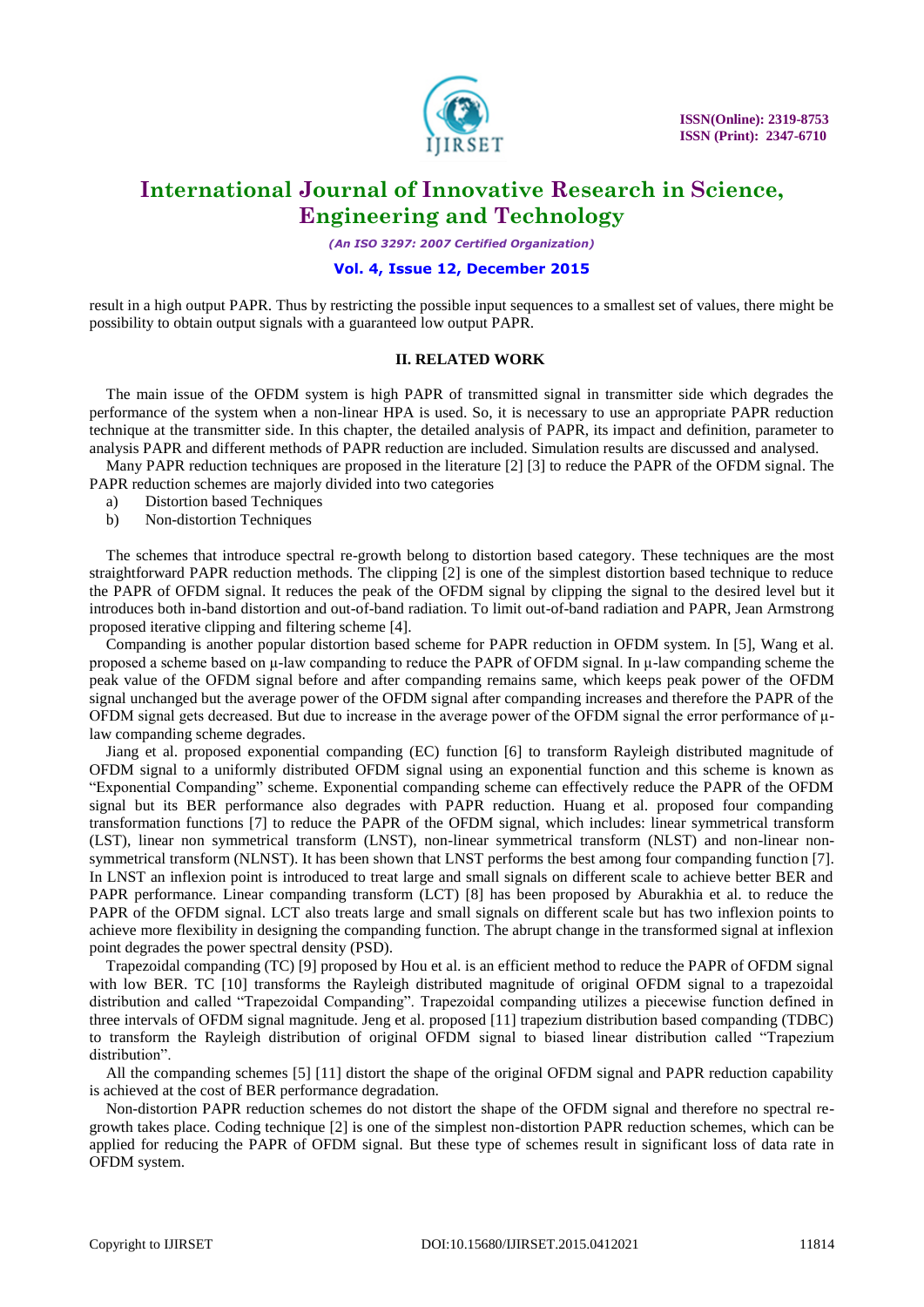

*(An ISO 3297: 2007 Certified Organization)*

### **Vol. 4, Issue 12, December 2015**

Two more distortion-less PAPR reduction techniques namely partial transmit sequence (PTS) [12] and selective mapping (SLM) are also proposed in the literature. In PTS scheme all the subcarriers are partitioned into multiple disjoint sub blocks and then each of the sub blocks is multiplied by a set of rotating phase factors and combined to achieve a signal with lowest PAPR. In SLM, parallel data signal of length N is multiplied by a predetermined set of U phase vectors of length N and generates U alternative signals. Out of U alternative signals, one of them with the least PAPR is selected for transmission. In both of the schemes the information about the phase factors by which these sub blocks/data symbols are multiplied, needs to be conveyed to the receiver and it is known as side information (SI). The SI has the highest importance because it is used to recover the original data signal. If SI gets corrupted then entire OFDM symbol block can be damaged and error performance of SLMand PTS-OFDM system degrades severely. In PTS technique, if the number of sub blocks increases then it not only increases computational complexity for selecting the optimum set( provide least possible PAPR) of phase sequence but also increases the amount of SI to be conveyed to the receiver. The SI results loss of data rate in OFDM system. Similarly in SLMOFDM systems as the number of alternative OFDM signal increases, the number of bits required to encode the side information also gets increased, which results in data rate loss. The SI bits are extremely important for data recovery and it may be necessary to allocate few redundant bits to ensure accurate recovery of SI, but this operation will further increases the loss of data rate in OFDM system.

Many schemes for embedding the SI have been proposed in [13] for PTS-OFDM systems. In [14] many SI embedding schemes have been proposed for SLM-OFDM system. These schemes [13] embed SI in the OFDM signal without using any extra bit. At the receiver, SI is extracted from the received OFDM signal, and decoded to obtain the information about the phase factor used at the transmitter to minimize PAPR. The demodulated signal is multiplied by the reciprocal of recovered phase factors, due to which the computational complexity at the receiving end gets increased. In many of the SI embedding schemes, the SI detection at lower values of SNR is very poor, due to which error performance of the OFDM system degrades severely.

Existing SI embedding schemes [13] eliminates the requirement of SI transmission but these suffer from one drawback or the other, whether in terms of computational complexity, poor PAPR reduction capability or incorrect SI detection.

In [15], Zhou et al. proposed MPSM-PTS scheme which extends the QPSK constellation points to disjoint points of 16-QAM constellation and eliminates the requirement of side information. The MPSM-PTS scheme [15] is completely free from SI, i.e. extraction of SI from the received signal is not required. Hence the receiver structure of the scheme proposed in [15] is computationally less complex.

In wireless standards like LTE, OFDM is used in downlink, where mobile station acts as receiver. The mobile stations have limited computational resources; therefore, a PAPR reduction scheme with less computational complexity at receiving end will be more beneficial. As discussed above, the schemes proposed in [13] have computationally complex receiver in comparison to the schemes proposed in [13]. Hence, MPSM-PTS scheme is a viable choice for PTS-OFDM system.

As discussed earlier, OFDM system is very sensitive to small carrier frequency offset; a small carrier frequency offset in between transmitter and receiver carrier frequencies can disturb the orthogonality of the subcarriers and causes ICI. The ICI interference degrades the overall performance of the OFDM system. It is generally characterized by carrier to interference ratio (CIR).

Various ICI cancellation techniques have been proposed in the literature to eliminate the effect of ICI, these include ICI self-cancellation, New ICI self-cancellation, General ICI self-cancellation scheme, ICI conjugate cancellation scheme, General phase rotated conjugate transmission ICI cancellation scheme etc.

In [16] Zhao and Haggman proposed an ICI cancellation scheme called "ICI self cancellation" to combat the effect of ICI. In this scheme the data symbols are repeated on multiple adjacent subcarriers using polynomial coding but it results in PAPR performance degradation. The CIR performance of ICI self cancellation can be further improved by the scheme [17] proposed by Santhananthan et al. and called "New ICI self-cancellation scheme". In this scheme [17] data symbols are repeated symmetrically using polynomial coding, which achieves frequency diversity effect of multipath fading channel. The CIR and the BER performance of ICI cancellation schemes [16], [17] are claimed to be further improved by General ICI cancellation scheme, proposed by Seyedi et al., which is based on windowing technique used at the transmitter and receiver of OFDM system.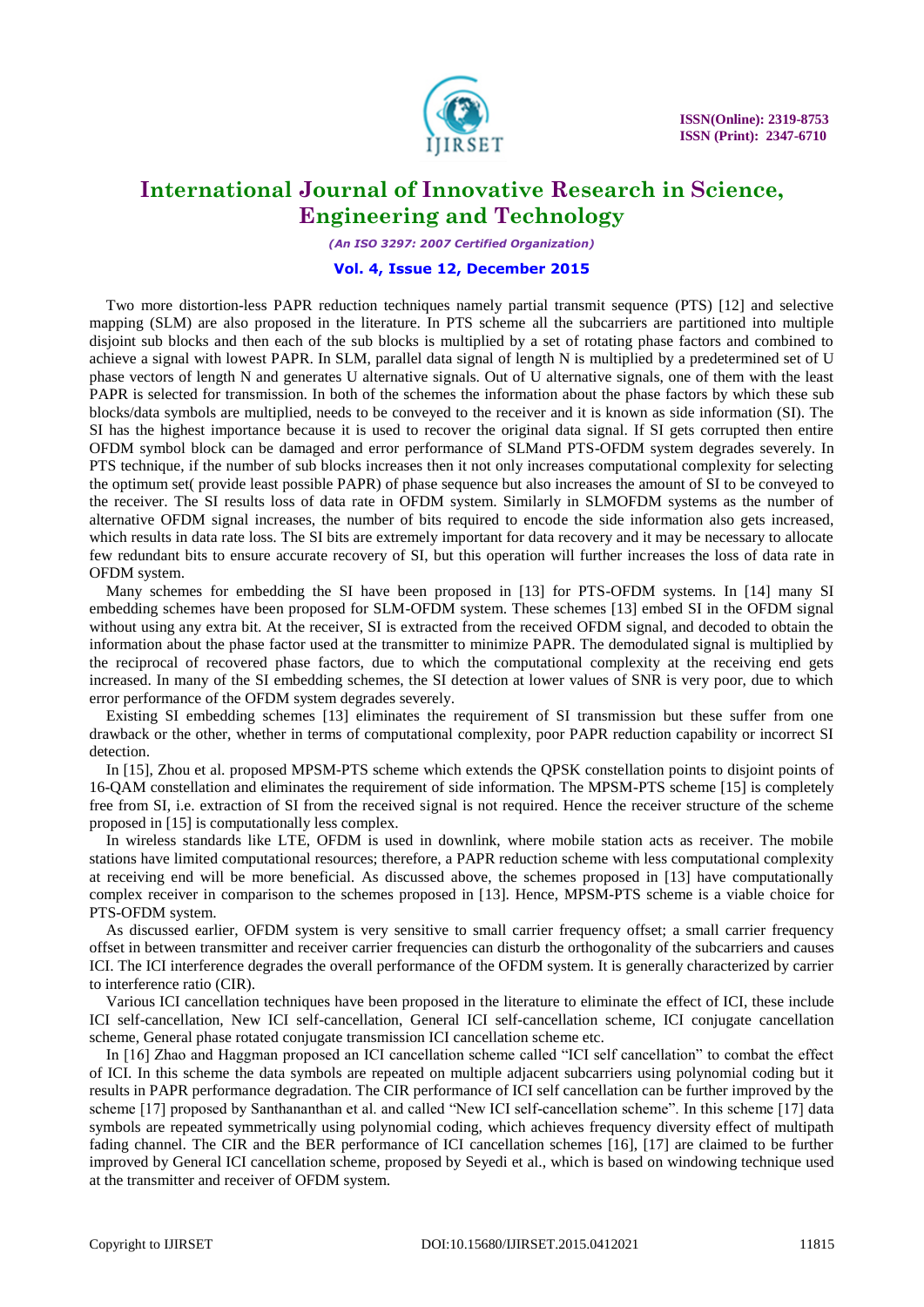

 **ISSN(Online): 2319-8753 ISSN (Print): 2347-6710**

# **International Journal of Innovative Research in Science, Engineering and Technology**

*(An ISO 3297: 2007 Certified Organization)*

### **Vol. 4, Issue 12, December 2015**

### **III. PAPR REDUCTION TECHNIQUES**

Different techniques are developed to reduce the PAPR value from the transmitter medium to improve the efficiency of the system and remove the noise from the transmission line. Some of the important techniques are review in this paper.

#### 1. PARTIAL TRANSMIT SEQUENCE

Partial Transmit Sequence (PTS) is one of the most efficient techniques to diminish PAPR. In this scheme original OFDM signal is divided into number of sub-blocks. Then phase rotation is added to develop number of candidate signal and choose one with lowest PAPR [18].

In the PTS Technique, the input symbol sequence is partitioned into a number of disjoint symbol subsequences. IFFT is then applied to each symbol subsequence and the resulting signal subsequences are summed after being multiplied by a set of distinct rotating vectors.

Let input data blocks  $X = \{ \}$ , where  $(k = 1, 2...N - 1)$ , N is number of sub-carriers. Make M is the frequency domain (FD) data sequences, , by multiplying phase sequences

$$
X^{\varepsilon} = \{P_{K}^{\varepsilon}\}(K = 0, 1, 2, \ldots N - 1)
$$

With X elements provide following results

$$
X^{\varepsilon} = [P_0^{\varepsilon} X_0, P_1^{\varepsilon} X_1 \dots P_{N-1}^{\varepsilon} X_{N-1}]
$$
  

$$
\varepsilon = (1, 2, \dots, M)
$$

Where  $P_K^{\varepsilon} = \exp(j\varphi_K^{\varepsilon})$ ,  $\varphi_K^{\varepsilon}$  is uniformly distributed in [0,  $2\pi$ ].



Figure 1: Block diagram of conventional PTS scheme [19].

To get M candidates' time domains using IDFT

$$
X^{\varepsilon} = IDFT\{X^{\varepsilon}\}, \varepsilon = (1, 2, \dots, M)
$$

All the candidates have same information x provide different PAPRs. One with smallest PAPR in  $X^{\varepsilon}$  is selected for transmission [18].

### 2. SELECTIVE MAPPING

Selective Mapping is promising technique to mitigate PAPR in OFDM system. Fundamental idea behind scheme is phase rotation. Signal with low PAPR is selected from different independent phase sequences that have same information at transmitter [20].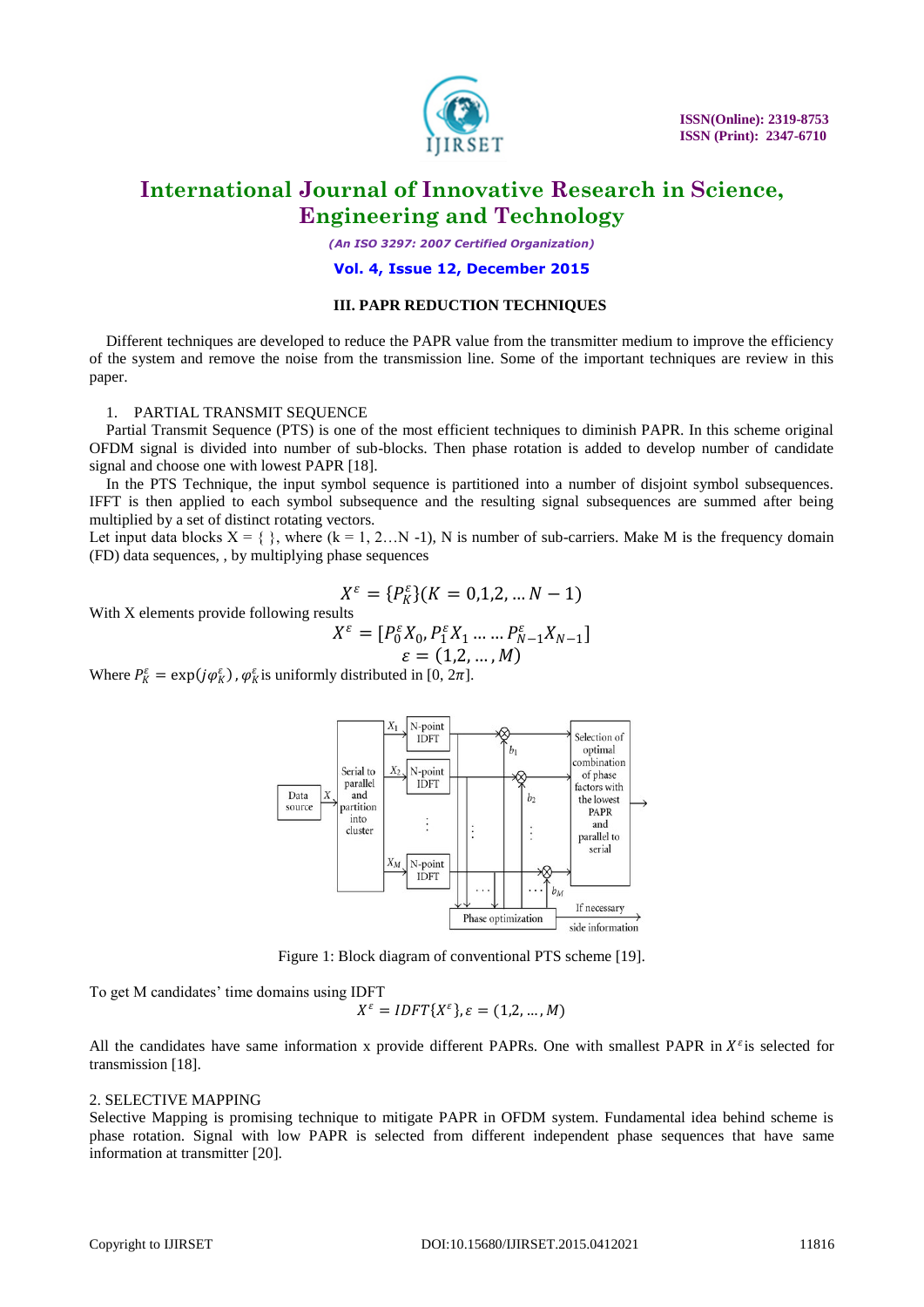

*(An ISO 3297: 2007 Certified Organization)*

# **Vol. 4, Issue 12, December 2015**



Figure 2: block diagram of SLM technique [20]

Let input data blocks be

$$
X = [X_0, X_1, X_2, \dots X_{N-1}]^T
$$

When multiply with independent phase sequence results

 $P^u = [P_0^u, P_1^u \dots X_{N-1}^u]^T, u = (1, 2, \dots, U - 1)$ 

U= number of phase sequence

Keep length of input data and phase sequence same. Then get time domain signal by applying IFFT we get data block with different PAPR value and phase sequence [8].

$$
X^u = [X_0^u + X_1^u + \dots X_{N-1}^u]^T
$$

Select one with low PAPR and transmit. CCDF is used to measure the probability that the PAPR of a certain data block exceeds the given threshold [19]. CCDF of PAPR in SLM will be

$$
P(PAPR > PAPR0) = (1 - (1 - e^{-PAPR0})^{\alpha N})^U
$$

N= no. of sub-carrier  $N_{IIFT}$  =N-point IFFT operation U=independent phase sequence PAPR0= threshold value  $\alpha$  = oversampling factor

### 3. TONE RESERVATION

This is an accurate method for PAPR mitigation. Amount of PAPR mitigation relies on some factor such as number of reserved tones, location of reserved tones, and amount of complexity and allow power on reserved tones.

Method shows that reserving a small fraction of tones leads to large mitigation of PAPR with simple operation at transmitter and no complexity at receiver end. There is no need for additional operation and no side information to receiver. It based on summing a data block and time domain signal. A data block is dependent block signal to the original multicarrier signal to minimize high peak. This time domain signal can be calculated simply at the transmitter of system and stripped off at receiver [21]. This scheme takes an edge as no need of side information to send along with message, less complexity. BER is improved to a little extent with tone reservation. One of the advantages with this technique is reduction in complexity.

### 4. CLIPPING AND FILTERING

The technique simply clips the part of signal which is above the selected average region. Advantage of this technique is less complexity and disadvantage is distortion and BER degradation [22]. Clipping is expressed as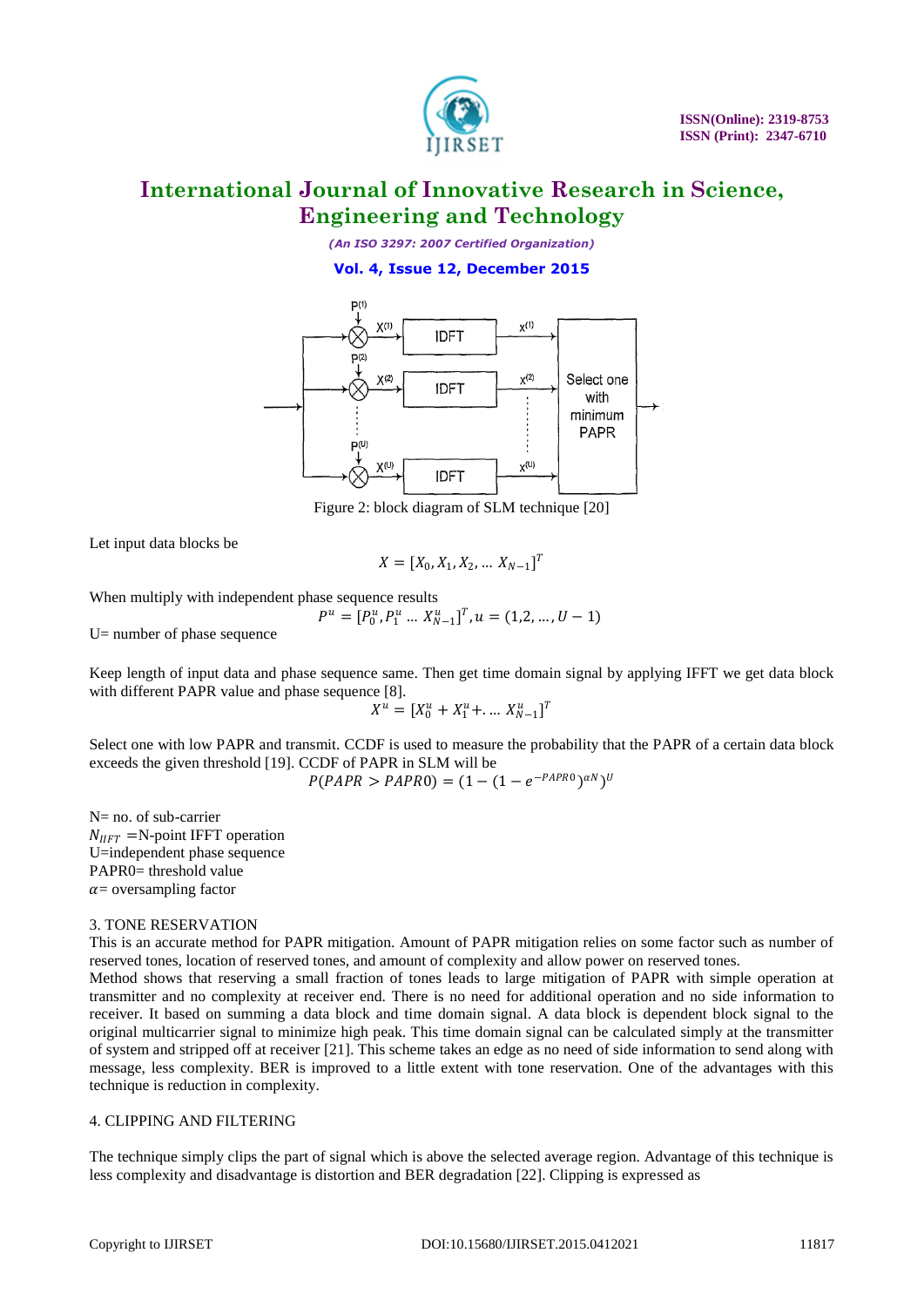

*(An ISO 3297: 2007 Certified Organization)*

**Vol. 4, Issue 12, December 2015**

$$
C(X) = \begin{cases} x, & |x| \le A \\ A, & |x| > A \end{cases}
$$

 $A = Positive real number represent clip level$ 

It is a non-linear process which causes in-band noise, which degrades performance of BER and out of band noise which further reduces the spectral efficiency. Out of band radiation can be reduced by Filtering after clipping but cause peak re-growth which may exceed clip level. This peak re-growth is avoided by iterative clipping and frequency domain filtering.

#### 5. PEAK CANCELLATION

In this algorithm the amplitude and phase of peak is kept within constellation region which points to the data symbol to be transmitted. For example, to use this technique for QPSK constellation, it carries four regions to represent the four different value of QPSK symbol.

#### 6. PEAK WINDOWING

With this technique it is possible to remove larger peaks at the rate of a little amount of interference when large peaks arise infrequently. It mitigates PAPR at cost of increases BER (bit-error-rate) and out-of-bands radiation. In this method multiply large signal peak with a specific window such as Gaussian shaped window, Kaiser, cosine, and hamming window which results a spectrum of convolution of original OFDM spectrum with spectrum of window. The window size should be narrow otherwise it affects number of signal sample which cause increasing BER [22].

#### 7. DCT-SLM

The main idea of the scheme is to use a combination of two appropriate methods. One is the DCT matrix transform technique and the other is the SLM technique. The transmitter block is showed in Figure 1. In the transmit end, the data stream is firstly transformed by DCT matrix, then the transformed data is processed by the SLM unit. If data block passed by DCT matrix before IFFT, the autocorrelation coefficients of IFFT input is reduced, then the PAPR of OFDM signal could be reduced.

In this DCT matrix use after SLM to further reduce the PAPR of signal. In his fashion, the autocorrelation of the signal, which has been processed by SLM, is reduced by DCT matrix transform. The PAPR of fine output signal is further reduced. The block of transmitter is showed in Figure 2.

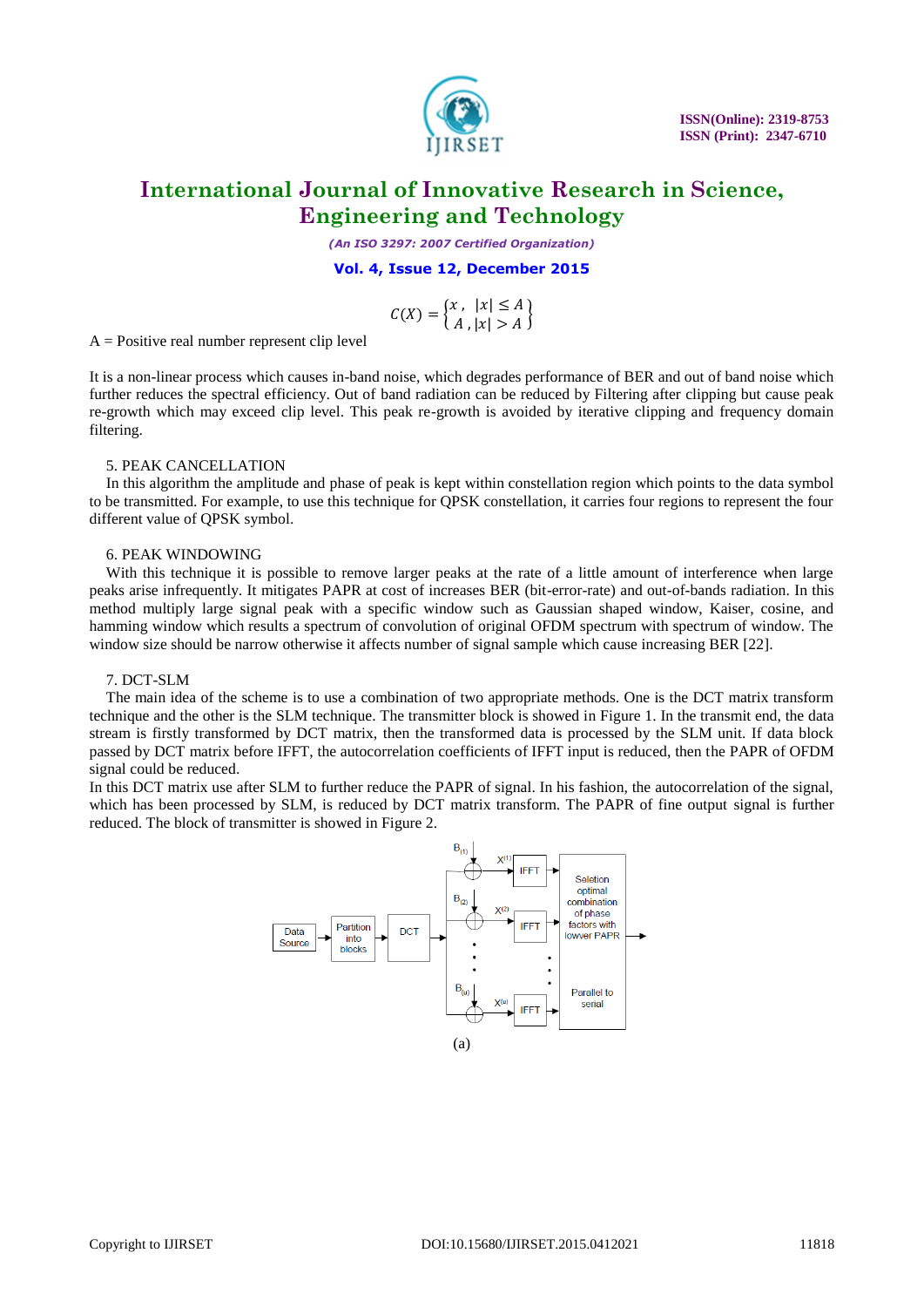

*(An ISO 3297: 2007 Certified Organization)*

# **Vol. 4, Issue 12, December 2015**



Figure 3: Block Diagram of DCT-SLM scheme

# **IV. ANALYSIS OF DIFFERENT TECHNIQUES**

Table 1 shows the comparative analysis of the different PAPR reduction technique which help to identify the best technique used to reduce the PAPR on the OFDM system.

| Name Of      | Name of Parameters |                |                |                |
|--------------|--------------------|----------------|----------------|----------------|
| Scheme       | Distortion         | Power          | Data Rate      | <b>BER</b>     |
|              | Less               | Increase       | Loss           | Improved       |
|              |                    |                |                |                |
| <b>PTS</b>   | Yes                | N <sub>0</sub> | Yes            | Yes            |
| <b>SLM</b>   | Yes                | N <sub>0</sub> | Yes            | Yes            |
| TI           | Yes                | Yes            | N <sub>0</sub> | Yes            |
| Peak         | N <sub>0</sub>     | N <sub>0</sub> | N <sub>0</sub> | N <sub>0</sub> |
| Cancellation |                    |                |                |                |
| Companding   | No                 | Yes            | N <sub>0</sub> | N <sub>0</sub> |
| PW           | No                 | Yes            | N <sub>0</sub> | No             |
| DCT-SLM      | Yes                | Yes            | Yes            | Yes            |

Table 1: Comparison of PAPR reduction techniques [13]

### **V. CONCLUSION**

This paper has attempted to review a significant number of papers to cover the recent development in the field of PAPR reduction in OFDM system. Present study reveals that techniques have been used PAPR reduction on OFDM system. This paper we review some of the main techniques used for PAPR reduction and analysis them with some reference outputs. From table 1 it is shown that DCT-SLM combination technique is give better results than other technique. The list of references to provide more detailed understanding of the approaches described is enlisted. Apologize to researchers whose important contributions may have been overlooked.

#### **REFERENCES**

[1] Wang Yi Gulinfeng ,"An Investigation of Peak-to-Average Power Reduction in MIMO-OFDM Systems", Blekinge Institute of Technology October 2009.

[4] Armstrong, J., "Peak-to-average power reduction for OFDM by repeated clipping and frequency domain filtering," Electronics Letters, vol. 38, No. 5, pp. 246–247, Feb. 2002.

<sup>[2]</sup> Jiang T., Wu Y., "An Overview: Peak-to-average power ratio reduction techniques for OFDM signals", IEEE Trans. Broadcasting, vol. 54, No. 2, pp. 257–268, Jun. 2008.

<sup>[3]</sup> Zhou, Y. , Jiang, T., "A Novel Multi-Point Square Mapping Combined with PTS to Reduce PAPR of OFDM Signals without Side Information", IEEE Transaction on Broadcasting, Vol. 55, No. 4, pp. 831–835, Dec. 2009.